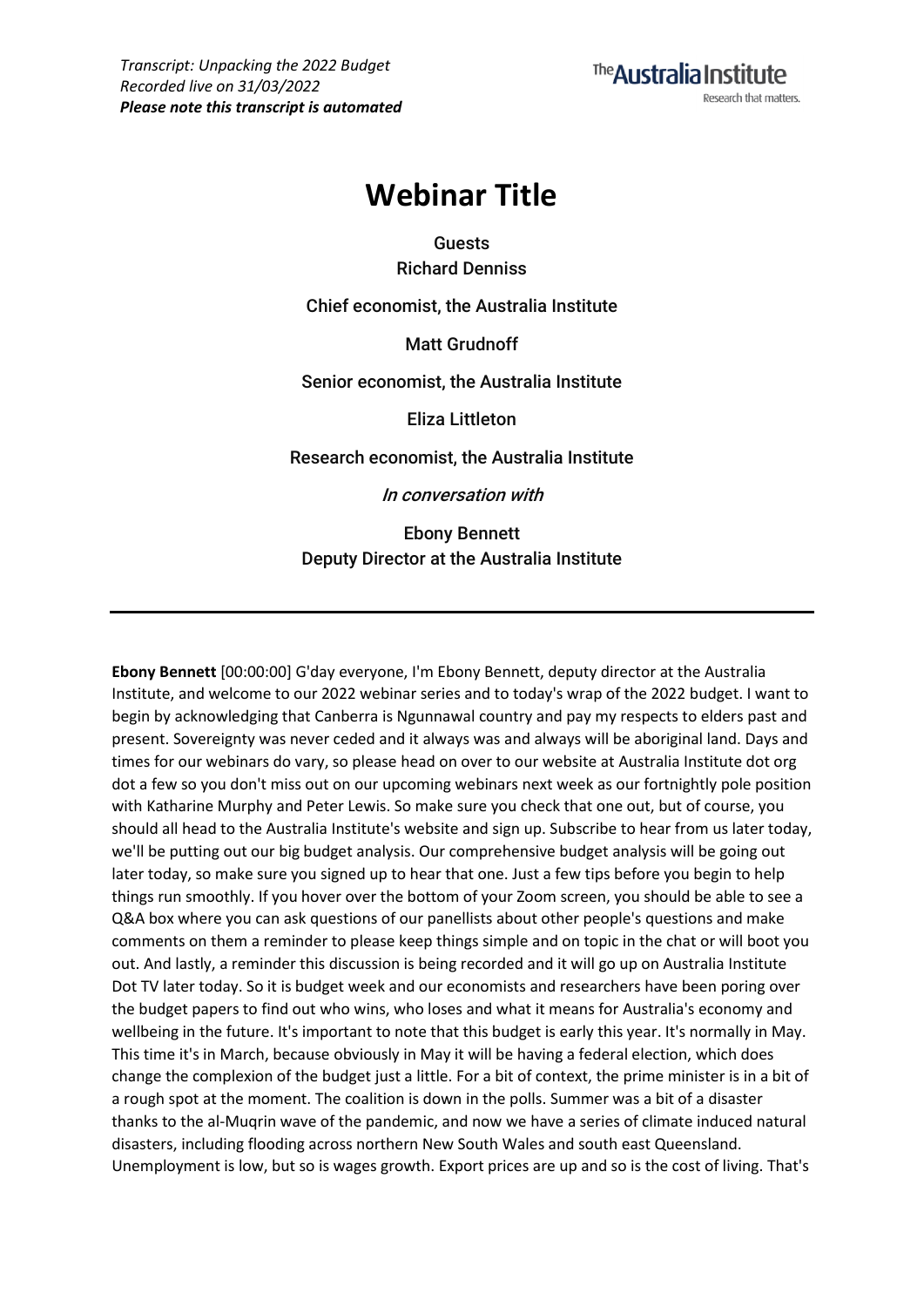The **Australia Institute** Research that matters.

just a little bit of context for the budget, and I'm delighted to introduce Richard Denniss, our chief economist, Matt Grudnoff, our senior economist, and Eliza Littleton, research economist at the Australia Institute, to talk about the budget. Thanks Richard, Matt and Eliza for joining us. Richard, I'll start with you. You were in the budget lockup. Can you just tell us a little bit about how you would describe this year's federal budget?

**Richard Denniss** [00:02:43] I'd describe it as a pre-election budget. I mean, you know, everything that we've heard the last term of office, everything we've heard for the last 10 years jettison that. You know, let's not forget that this government was elected to solve a debt and deficit emergency, a budget emergency. So forget all of that promises made three years ago that the budget was back in surplus. Forget all of that. This is, as has been widely reported, a cash splash in the lead up to the election, which is obviously targeted at the groups. I think most likely to be swinging voters in the marginal seats that they're most likely to win. So we're having to put it into context. You know, we saw the government's plans on Tuesday night how they plan to spend three hundred and fifty billion dollars, sorry, six billion dollars. That's how much the government spends each year. It's 600, \$30 billion. And the primary purpose of that, according to the budget speech, was to swing a handful of votes in a handful of seats. Now, whether or not that works or not, time will tell. But it's no accident that we didn't increase unemployment benefits but gave a one off payment instead. It's no accident that there's no plan to boost wages growth, but wages are forecast to grow, and it's no accident that there's nothing in there to help address climate change. Because the political strategy required by Scott Morrison is to get a handful of voters in a handful of seats to try to change their mind and swing to him. So people earning over 200000 bucks a year will get a \$9000 tax cut in 2024. The Treasurer didn't mention that because he knows they already know, right? So the whole budget speech left out the thing that they're proudest of enormous tax cuts for high income earners, the fuel excise who will benefit most from the fuel excise, the tradies driving the subsidised enormous ute right. So. And then, of course, wage subsidies rather than direct job creation. Who's going to win? Who's going to benefit from a \$15000 wage? Subsidy, the builder employing the tradie, the apprentice tradie, so for a builder earning over 200000 bucks. Big tax cut coming their way. Cheap petrol for their enormous vehicle coming their way. Wage wage subsidy for the young people they're going to employ. What about the rest of us? Well, they think we won't switch our votes no matter what they give us. So they gave us nothing.

**Ebony Bennett** [00:05:28] Matt, you're a veteran of many budgets as well. I might just come to you quickly for your kind of overall impression of the budget.

**Matt Grudnoff** [00:05:36] Yeah, this budget was special. It's different from all of the other budgets. I've had pre-election budgets before, but nothing this kind of gross and obvious. In particular, if you go back a couple of years, you might have remembered when when Morrison was treasurer, he didn't. He kept saying, Oh, this isn't a budget, it's an economic plan, it's an economic plan. And I know whether people I remember that one. Yeah, I've never seen a budget so lacking in any kind of plan. So much so that after the election, the Labour Party have said, Well, we'll have another budget this year, which, you know, as a budget fanatic, I love the idea of two budgets in one year. It's like two Christmases in one year. But I reckon if the coalition wins this election, they should have a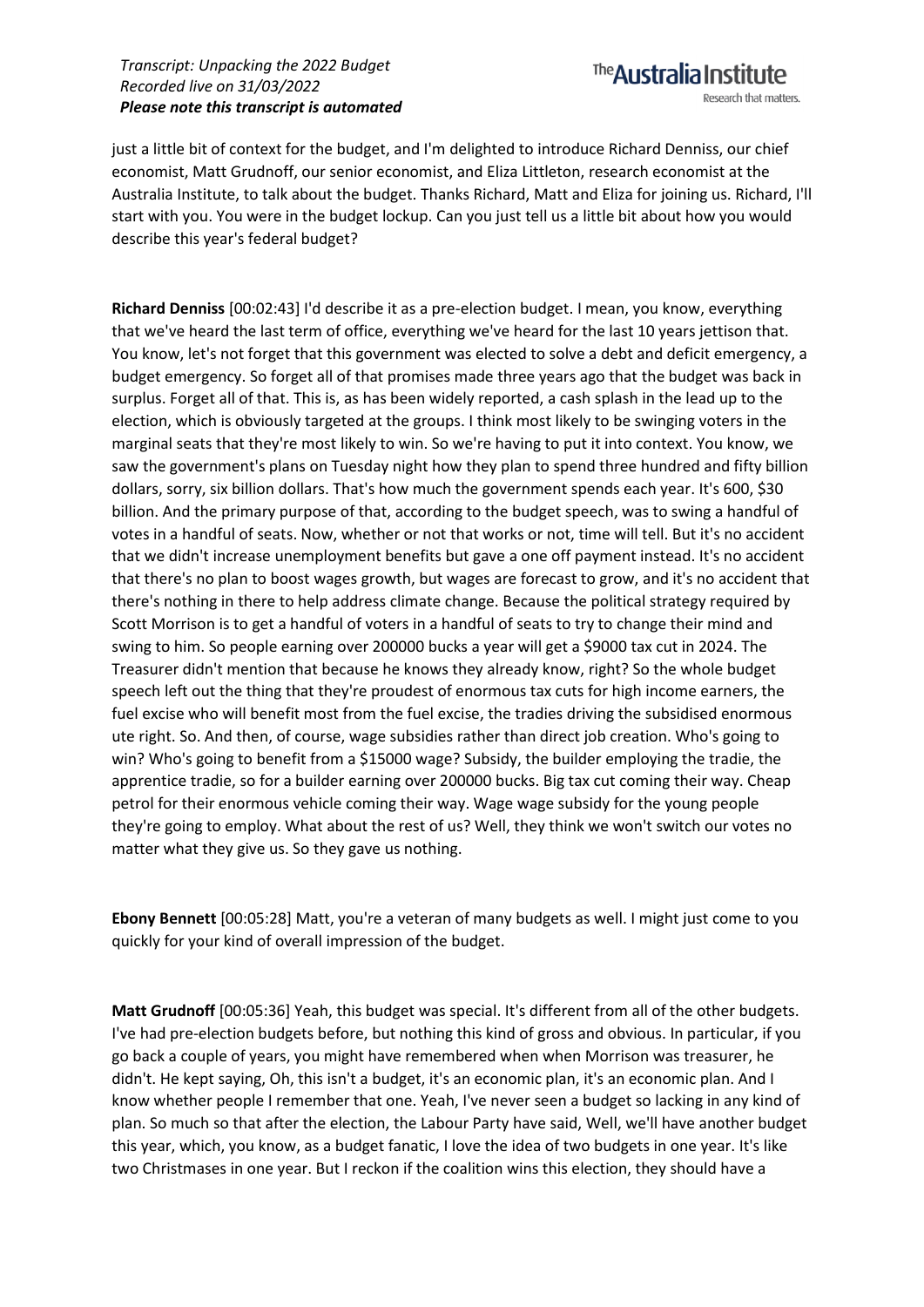The **Australia Institute** Research that matters.

budget after the election, too, because there's nothing in this budget that goes beyond this election. This budget is totally and completely about the next eight weeks, and you know, you would be flattering it to say that it has a plan for the next six months, let alone four for the next four years or the next 10 years. Yeah.

**Ebony Bennett** [00:06:37] Eliza, I might come to you next, and I might just get you to move forward a little bit, if you don't mind. Last year's election and last year's election, last year's budget had a lot of measures that seem to be targeted at women. In part, I think, to address some perceptions that the coalition government had been ignoring women or had a women's problem. How does this year's budget compare for women overall?

**Eliza Littleton** [00:07:06] Yeah, great. So I think this year we still have a women's budget statement, which is really good, and the government announced that they would spend \$2.1 billion on on policies that they perceive as like women's policies. So they say that they're going to improve safety, health and economic security for women with this money, and it's less than they spent last year. So I'd say they think they've apologised for everything they need to apologise for. And now, now, now we're just, you know, amongst amongst all the voters they're trying to attract. So, you know, not huge spending but not know spending. The bulk of their spending is going towards a like the implementation and transition towards a new national plan to address domestic violence for women. So more common are more kind of short term accommodation, spending more payments for survivors, better access to services and things like that. But I think the biggest issue with this kind of women's budget statement this year is that the government is treating issues that affect women as though they're isolated incidents rather than connected and part of a bigger kind of structural gender equality inequality that exists in our economy and society.

**Ebony Bennett** [00:08:35] Richard, I know you had highlighted some specific domestic violence funding, I think, for a trauma recovery centre. Is that right? Can you tell us a little bit about that one?

**Richard Denniss** [00:08:44] Yeah, no. Thanks for asking. It's a wonderful organisation been pushing for the kind of policies that Eliza just referred to down in the Illawarra. And as a result of this budget, for the first time ever, there will be funding for what what I think it's simple to describe as a one stop shop for for women who have been victims of domestic violence or sexual violence. And you know, this is a wonderful thing that finally doing it. But let's be clear, right up until today, a woman who needed diverse treatments, everything from medical care to dental care to psychological care, to the social work to try and organise for the new crisis accommodation historically and today. For nearly every woman in this situation, they have to truck around all those different places seeking all that different care, often concealing their movements from a violent partner, either with kids in town or trying to organise childcare. So. So yeah, there are good initiatives in this budget, and I think the Law Centre is a wonderful one. But boy, you know, here we are one of the richest countries in the world, and we've already kind of just got to this point. So, yeah, you know, it's important to say that we can do this stuff. The question is, will, what are we going to do between now and the election? The role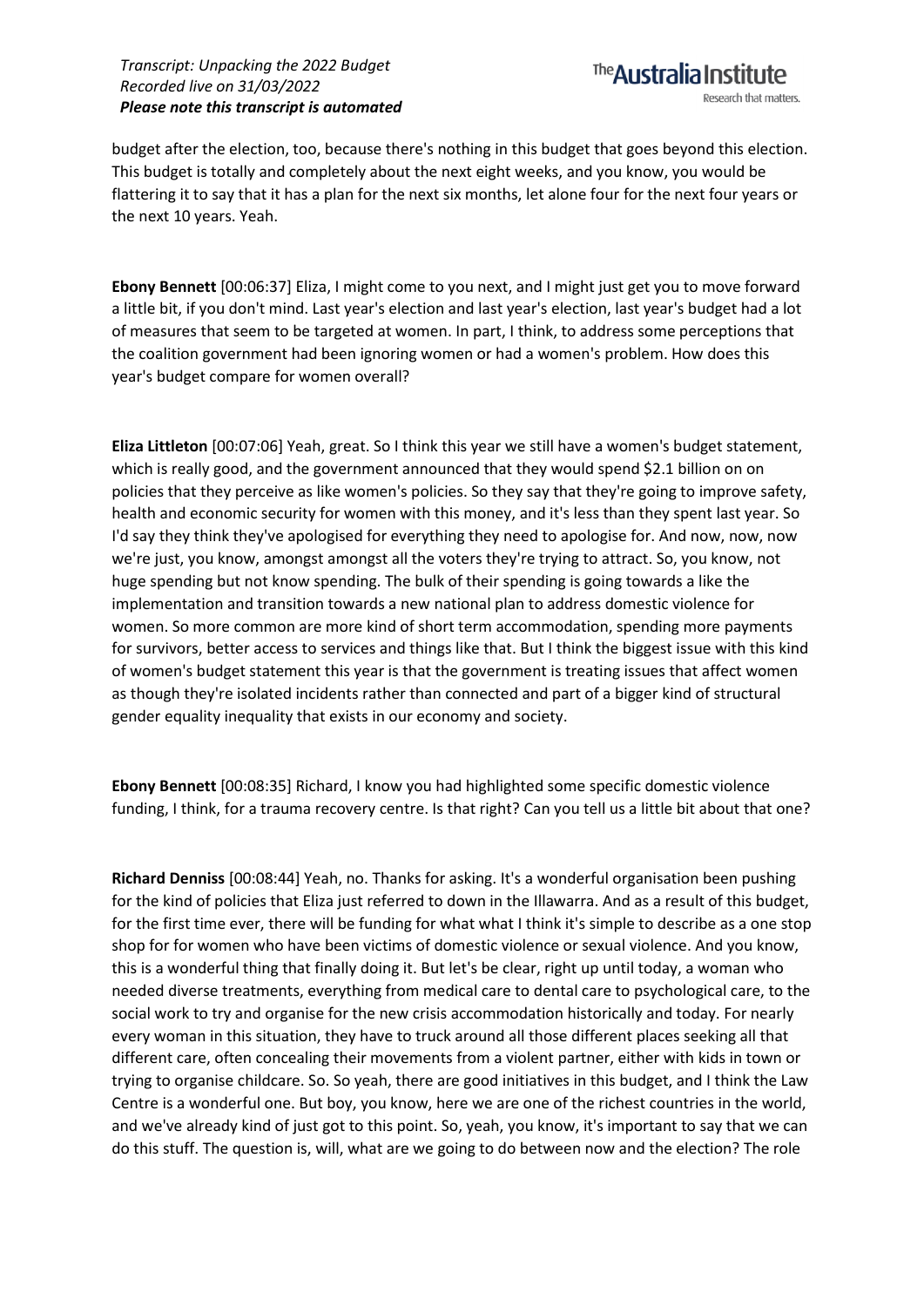these sort of centres out far more broadly and over the next 10 years. What are we going to do not just to provide better support, but obviously to stop the violence happening in the first place?

**Ebony Bennett** [00:10:14] Yeah, Eliza, I just want to come back to you on a specific issue, which was the changes to paid parental leave this year on Radio National. This morning I heard the Minister for Women's Economic Security talking about this measure as really empowering families with choice about who is going to stay home to care for newborn children. But there's also been some criticisms of some of the impacts of this policy. Can you just walk us through the changes in the budget and why some people are concerned that these changes will exacerbate gender inequality?

**Eliza Littleton** [00:10:55] Yeah, absolutely. So the main kind of two changes that have been made to the paid parental leave scheme that we have is that they've expanded eligibility for the paid parental leave scheme and also they've merged the existing 18 weeks that kind of the primary caregiver of a child of a newborn gets, which is usually a mother and mother takes that, and they've merged it with the two weeks that is kind of reserved for for dads or for secondary caregivers. And the issue with this and and it's true that it's giving potentially more choice or the illusion of choice to families. But it does mean as a result or in context to all of the other kind of structural pressures on households and financial pressures on households, particularly when they have a newborn, they're going to choose to potentially, well, a lot of in a lot of cases, they're going to choose to have the partner with the lower income, which is usually women take all the leave, which is just entrenching further women in these kind of primary care positions. And it means they're going to be trapped in low wage sectors in insecure work, more in the economy. So, yeah, I think that this overall is a really bad move on on the part of the government, and it's actually causing more issues for households and and entrenching more gender roles within households.

**Ebony Bennett** [00:12:27] And certainly, we've seen the Australia Institute's Nordic Policy Centre make some of those criticisms. You can find those critiques on the website and on Twitter, but essentially a lot of the Nordic nations have found. Correct me, if I'm wrong, Eliza, that when dads and secondary caregivers are given kind of use it or lose it, lose it provisions, they do tend to take that leave and it's better for families in a whole range of ways. Is that right?

**Eliza Littleton** [00:12:55] Absolutely. So in countries where the paid parental leave is not transferable, so it's, you know, it's dedicated to one or both parents in a specific amount. We see that, like the take up by dads is much, much higher than in cases where paid parental leave is flexible and can be transferred between between parents.

**Ebony Bennett** [00:13:19] So the idea of choice there? Sorry.

**Richard Denniss** [00:13:22] Well, yeah, exactly. I just to chime in on on sort of the what the fallacy of choice to some extent when we ignore these structural circumstances. Of course, choice is a nice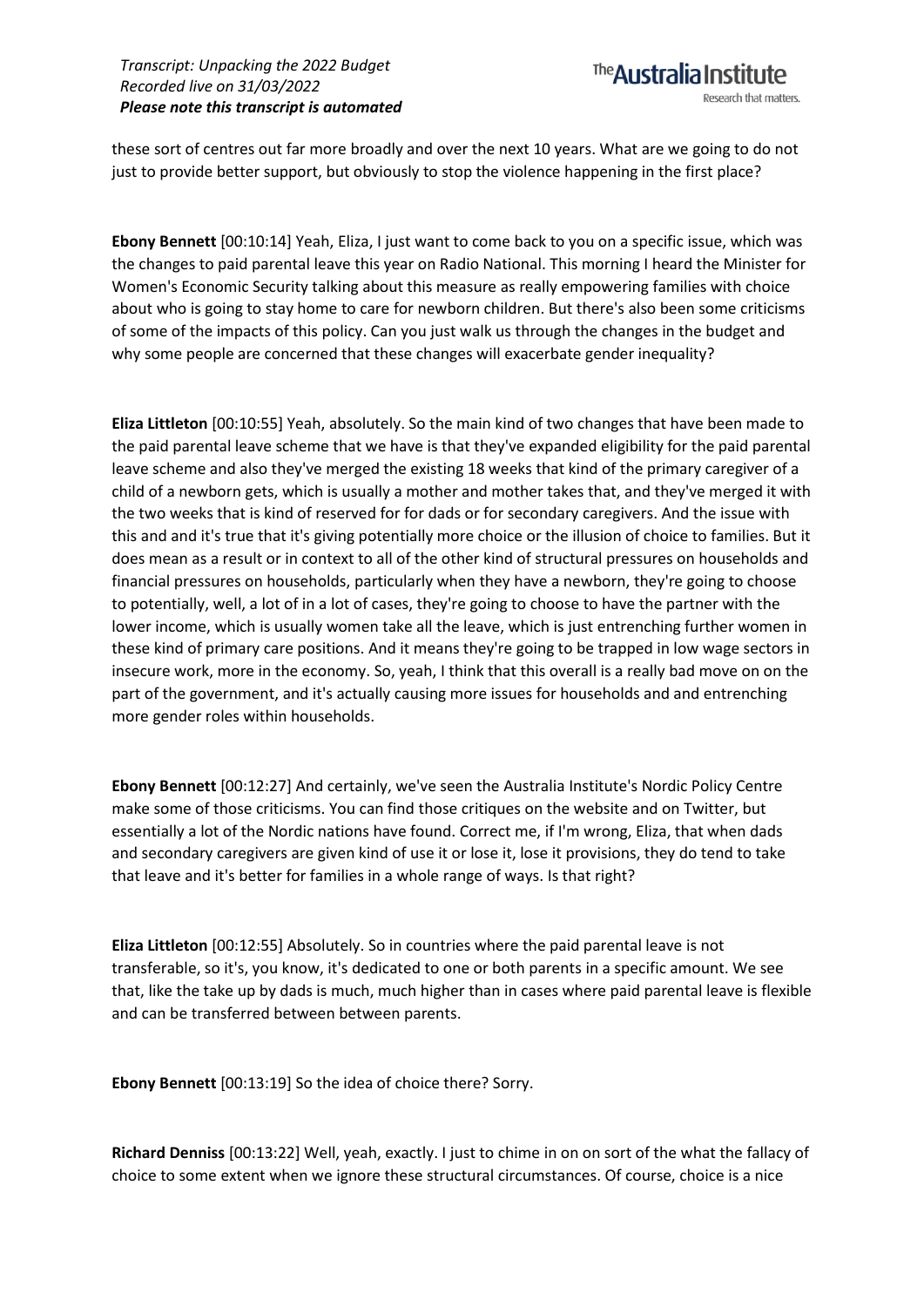### The **Australia Institute** Research that matters.

word, and it's nice to have choice when all of the choices are attractive. But you know, if someone says, do you want to punch in the mouth or kick in the guts, it's not really much of a choice. So just because you call it choice doesn't make it good. And to give you a clear example of this in Australia, our retirement income system heavily relies now around superannuation, and the system is terribly skewed against women. But the word choice is used to conceal these. So if you choose to take a low paid job in the caring professions like, you know, childcare aged care, then you're choosing to put less into super each week. And if you choose to take time out of the labour market to care for a kid, then obviously you're choosing not to contribute any money to your super for those years. And if you choose to take time out of the labour market later in life, perhaps to care for a parent or your partner's parent, well, then again, you've chosen not to contribute much to super. So then when you retire, your choices mean that you have far less put away in super than a bloke who worked full time. And thanks to our tax system, the Commonwealth will have contributed far less to the superannuation of a woman who made all those choices than they do to a high income bloke who worked full time. So it's really easy to say women's choices cause they low. Superannuation balances, but I actually think it's obscene to frame it up as as choice. Sorry. So yeah, of course. Choice, good karma.

**Ebony Bennett** [00:15:10] Sometimes I'm I can see we've got more than 600 people on line with us today. Thanks so much for joining us. The Australia Institute's budget wrap. Matt, I want to come to you next on housing affordability, a perennial problem in Australia. There's nearly always some type of first home buyers grant in budgets, it seems to me. But housing also seems more unaffordable than ever. We did say I think it was the prime minister. Just recommend that if people are having trouble are struggling to make rental payments, could they are just looking into buying a house instead?

**Matt Grudnoff** [00:15:49] I think we should extend that logic. If you're struggling to buy groceries, you should buy a supermarket. Having trouble affording petrol, buy an oil refinery, Labor, they're really simple solutions. Why didn't I think of that? It's staring us in the face.

**Ebony Bennett** [00:16:04] Why do I can't believe it? But Matt, what is in this budget that will help housing affordability if there is anything

**Matt Grudnoff** [00:16:14] well on it? What have they got in the budget that they claim will help? Housing affordability might be very different to what will actually help housing affordability and what they've got in the budget is basically they have this this scheme where people can borrow smaller deposits first. Home buyers can can have a smaller deposit and in order to get a loan in order to buy a house now, that might help some first home buyers into a house. But what it will ultimately do is it will increase house prices so it'll make housing actually less affordable. There are only two ways you could make housing more affordable. You can either decrease demand for housing or you can increase supply for housing. And if you give everybody the auction a little bit more money, what do you think's going to happen? Well, the price is going to go up. So if if you know, there are a bunch of first home buyers who can now borrow more because they need less of a deposit, well, then that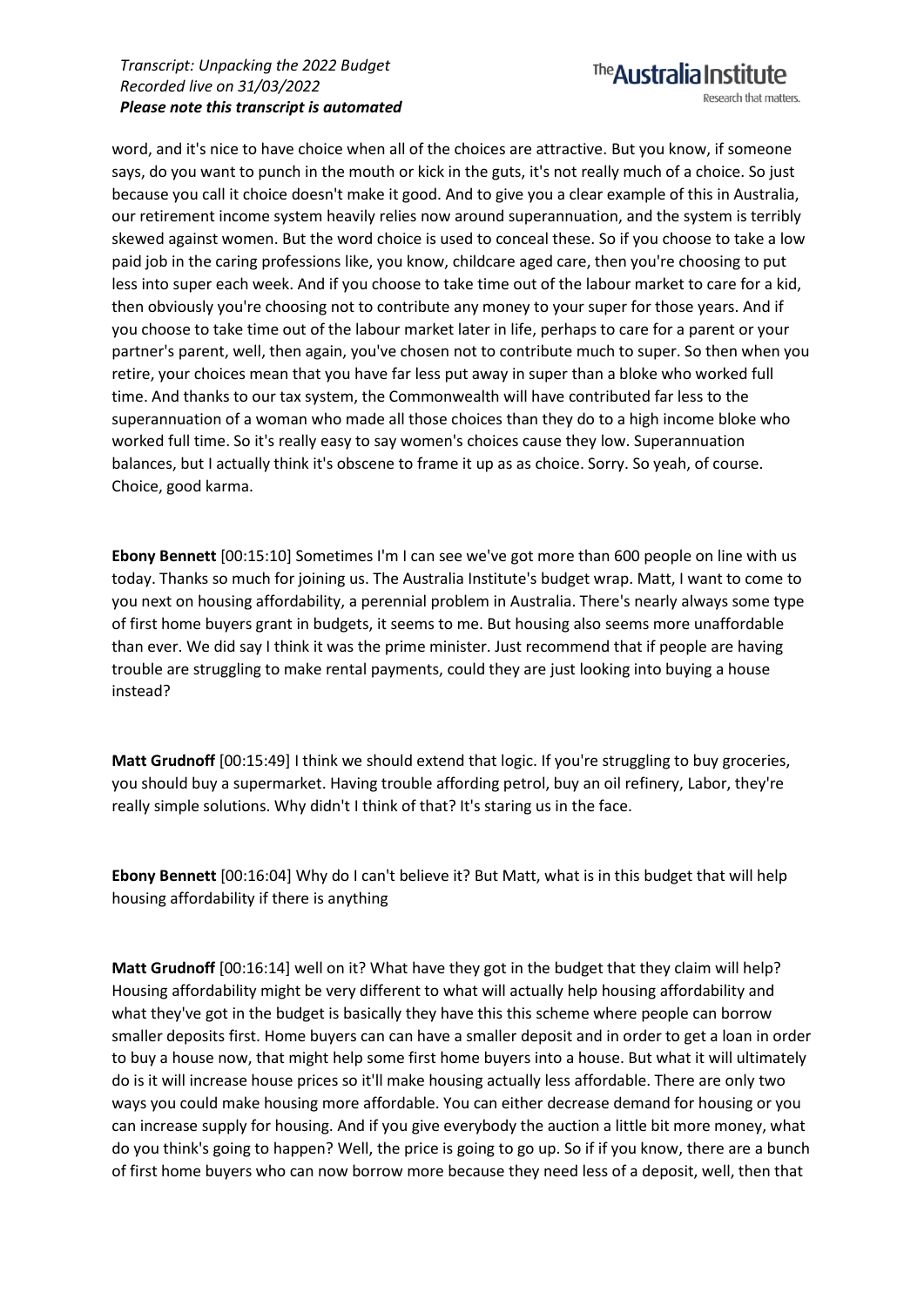The Australia Institute Research that matters.

all rock up to the auction and the person owning the house will get more for the house, but it won't make housing more affordable. If you wanted to make housing more affordable, you could decrease investor demand for housing by reforming the capital gains tax discount and negative gearing. Or you could. The government could pump lots of money into social housing and build a whole lot more houses that would increase supply and that would make housing more affordable. But this government and and and all government so far seem to be much more interested in handing out more money to particular groups, which has the exact opposite effect of making housing more affordable.

**Richard Denniss** [00:17:46] And if there's a giant con that sits at the heart of all of this debate about housing affordability, we don't talk about phone affordability. We don't talk about affordability. We don't even talk about petrol affordability. We talk about the price. But no one wants to talk about the price of houses. Because if we ask the question, do you think house prices should go up or down, you're going to piss off a lot of people because two thirds of Australians either own or are paying off the house and in their head, they don't want the price of their house to fall, and the one third that can't afford that house want the price to fall. So if we said, well, we want to push down the price of houses to help people who currently don't own them, that would be an honest thing to say, but it would also enrage two thirds of the population. So we have this phoney debate about housing affordability, where you're not allowed to mention the price of the house. And of course, the way we reconcile that is we say, Oh, well, maybe if your incomes rose really fast, then you'd be able to afford a bigger house. Except we've got record low wage growth and there's no policies in place to increase wage growth. So, yeah, let's be clear, no one's actually planning on helping, but it's just they don't want to come out and say, we don't want to push gas prices down and we don't want to push your wages up. But I'd like to pretend I'm on your side. So let's all agree housing should be more affordable.

**Matt Grudnoff** [00:19:15] Even better, even better, if the government accidentally stumbled onto a policy that made housing more affordable. I guarantee that they would rush in policies to stop those houses from falling in price. Yeah. There is no government that wants housing to be more affordable. There's no government that wants to see housing prices. Unfortunately, the moment go down

**Ebony Bennett** [00:19:39] that does bring me actually to wages growth now that you've mentioned Richard. This budget was billed as a budget that had to address cost of living pressures. We've kind of talked about the price of petrol going up, but the big debate has really been about the fact that prices are rising, but that wouldn't be a problem if wages were also. Rising ahead of inflation, but that's not really happening, so what's happening with wages, Richard? And is there anything in this budget to help fix low wages growth?

**Richard Denniss** [00:20:11] No, there's nothing in the budget to fix low wages growth, except yet another forecast that they're about to pick up. And we talk a lot about cost of living pressures, but we don't talk much about benefit of working measures like the easiest way to improve people's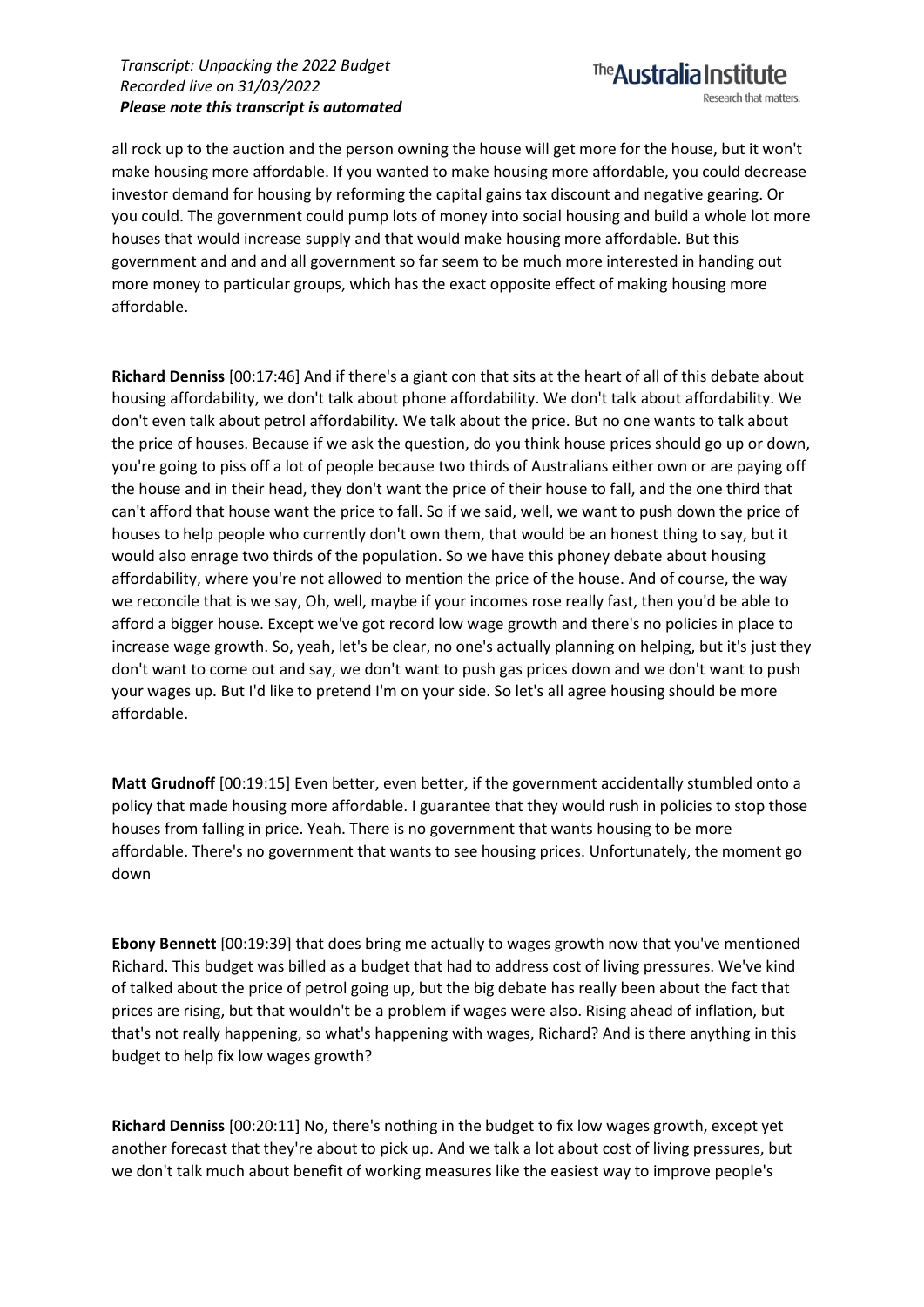capacity to cope with the cost of living, i.e. buying stuff would be to boost the income they had to buy the stuff. But we've spent 20 years in Australia trying to push wage growth down, and we succeeded. Mission accomplished. Well, that sounds pretty. Lowest wage growth on record low productivity growth, low wage growth, no industrial disputation, everything. We've sort of, you know, conservatives have set out to achieve. They've got there. And now, like the dog that caught the car, they just wound up with a mouthful of muffler. It's like if only wages were growing, then consumers would spend more money in the shops. Yeah, exactly. And they'd be paying more tax and everything else. So. So yeah, we've flipped the cost of living. You know, we're talking a lot, understandably, about the price of petrol and the prices and stuff that got more expensive during COVID. But the government can't do anything to push down the world price of oil. The government can't do anything to improve the supply of silicon chips going into manufactured stuff in Korea and China, but it can do something about leakages here in Australia. And surprisingly, it's chosen not to allies.

**Ebony Bennett** [00:21:41] I know you work a lot in this space as well. We've heard a lot about this idea that, you know, when unemployment hits a certain low level that wages wages will grow. Is that what's happening?

**Eliza Littleton** [00:21:58] Well, I mean, they're predicting that it will grow right, and we saw some really optimistic forecasts in the budget and we always see optimistic forecasts around wage growth. But I think one of the really like the problems with this debate is even if the unemployment story, wages growth, it's kind of we saw record wage growth at, say, three percent unemployment. Well, this is like an artificial st like situation that we've created here, and it's not going to happen again. So if wage growth or normal wage growth requires a three percent unemployment rate, then we've got a broken system because that's not going to happen again and wages, real wages will continue to be stagnant and purchasing power of workers will continue to decline.

**Matt Grudnoff** [00:22:48] Yeah. And the the the unemployment rate that will suddenly spark wages growth keeps moving. I remember where it was in the low fives and then it was a number with the floor in front of it and then it was low 4s and now unemployment's four per cent. It's something with a three in front of any day. Now that anything is going to turn, there's going to be unemployment rate required for wages to start growing is whatever the unemployment rate is, minus what we currently have. So it's just a little bit lower than what we have. And then it's going to go nuts.

**Richard Denniss** [00:23:19] It's the car trip that never ends, you know, are we there yet over the next hill, yet over the next hill?

**Eliza Littleton** [00:23:25] Exactly. And even if we did see wage growth, say in a quarter, that's like one quarter of wage growth, like it's not going to make up for all the wage growth we've lost as a result of not having the right policies to encourage wage growth for the last like, you know, how many years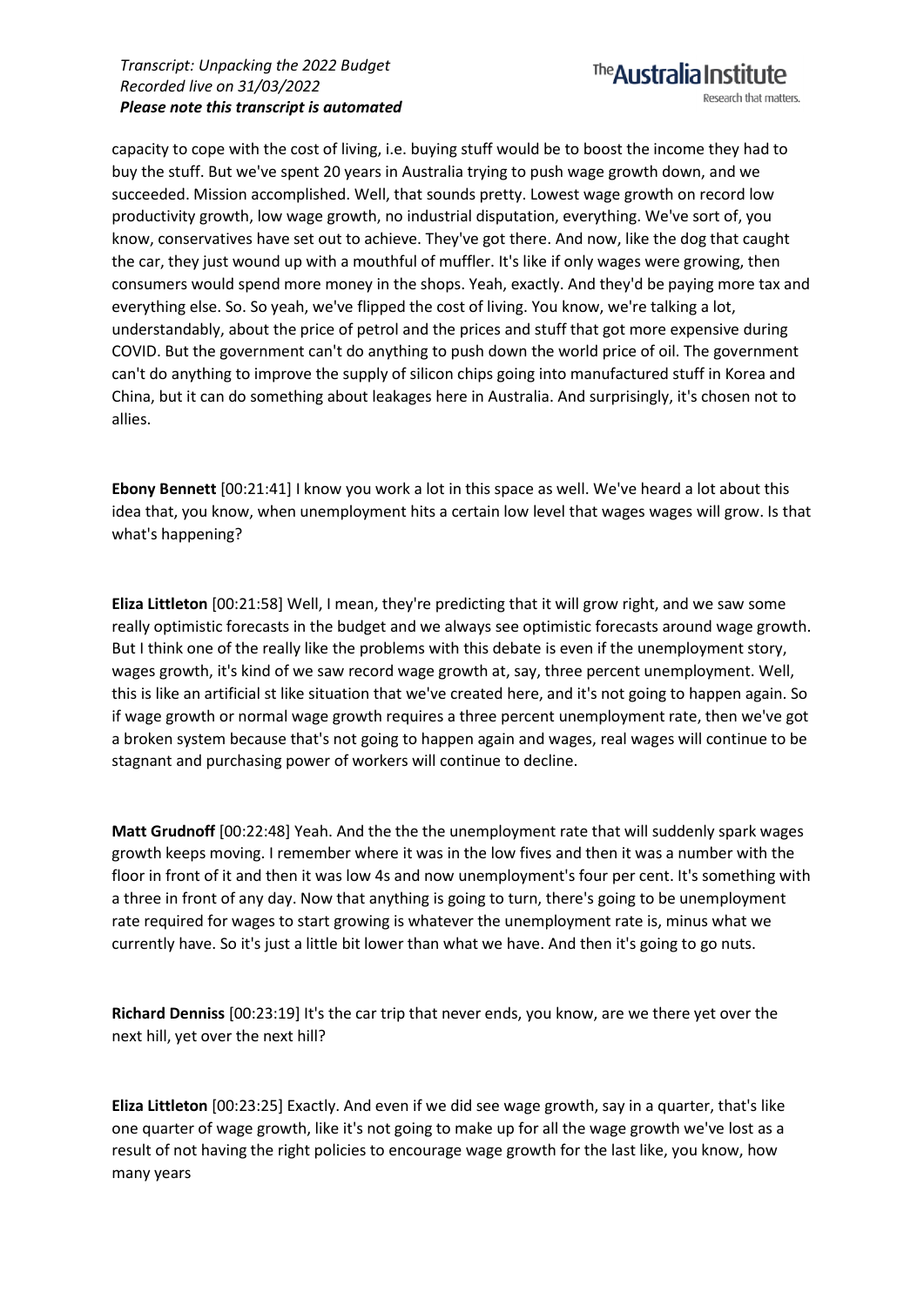**Richard Denniss** [00:23:40] in case anyone thinks this is some sort of accident or oversight, what low wage growth means is high profit growth. All right, so it's not like everyone's losing out of this accidental low wage growth. So the wide share of GDP has been doing this and the profit share of GDP is doing this. So if you want to think of, you know, the pie charts, the cake analogy, the slice of national income going to profits, it's been rising steadily. Woops. Oh, not a mistake. How did that happen? How do we correct that? Let's do nothing to turn that around as quick as we can, and the wage has been falling. So yeah, it's no accident. We've we've changed the industrial relations system. We've changed the way the public sector pays its workers. We've changed all sorts of laws around the gig economy to reduce the bargaining power of workers. You know, we treat students coming here to study as cheap labour and then we're surprised that the impact that has on on average wages. It's no accident that we've done this and the consequence of low wage growth is high profit growth. But in Australia, it's impolite to mention that,

**Ebony Bennett** [00:24:54] yeah, I can say we've got nearly 700 people on the line with us. Just a reminder that you can ask questions of our panel by typing them into the Q&A box. I can see we've already got a dozen questions in there. Thank you so much for joining us today. And just a reminder, if you haven't already signed up to hear from the Australia Institute on our website at Australia Institute dot org today you. Our full budget analysis from our team of researchers and economists will be going out later today, so make sure you sign up on our website for that one. I've come to questions from the audience very soon, but I did just want to touch on a couple of other things and we might come back to them in the questions as well. But there's been a lot of talk about the cut to the fuel tax excise hotly that's been in response to these cost of living pressures. But how much is that going to help in the long term? I'm not sure who to address this one, too. He wants to tackle the fuel

**Richard Denniss** [00:25:56] fuel

**Matt Grudnoff** [00:25:58] so that they're spending \$3 billion by basically cutting the fuel excise in half by about twenty two cents a litre for six months. And you know, and they're doing that, obviously because petrol prices have risen. Now I would note that we keep hearing that the Ukrainian Russian war is is to blame. But petrol prices were almost \$2 a litre before Russia invaded Ukraine so that they were already high coming out of the opening up after the pandemic. And is it good policy? Well, it's pretty crap policy, actually. Very bad policy. Why? Because it does nothing to make us less reliant on foreign oil. In fact, Australia is more reliant on foreign oil today than when the government came to power nine years ago. And instead of spending \$3 billion on fuel excise relief, imagine they spent that \$3 billion over the last nine years encouraging electric cars. Right now, we would have a large electric car market in Australia. We would also have a big second hand car market. You'd have five six seven eight year old second hand electric vehicles that people could buy. So it's not just expensive, like often the criticism of electric vehicle policy is all it just goes to rich people. But you would then have a second hand market that people could get into. And how easy is it to get relief from petrol prices if you can go out and buy an electric vehicle and never have to buy petrol again?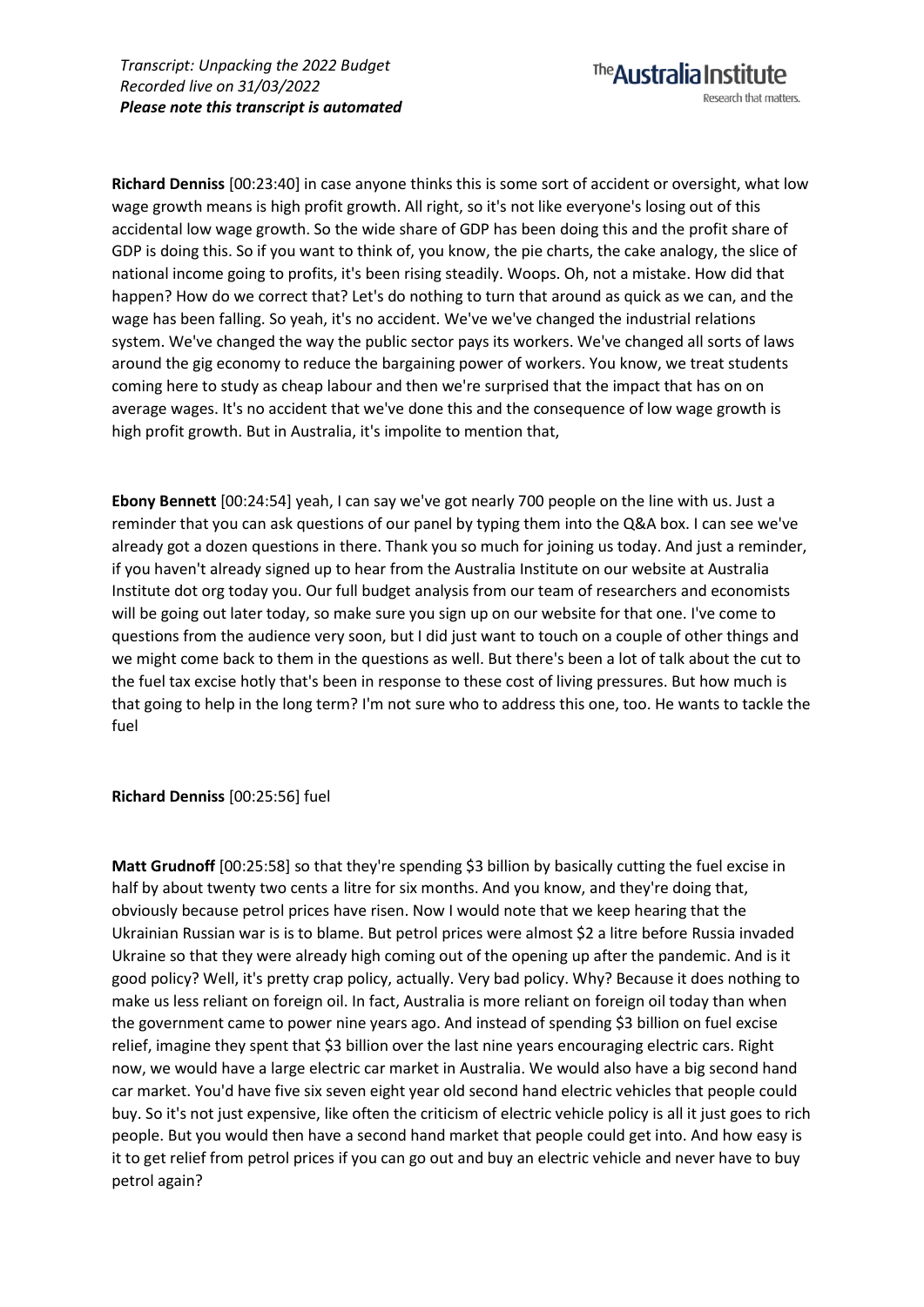**Richard Denniss** [00:27:26] Yeah. And also let's for once and for all kill off the idea that that that sort of fuel excise funds our roads. Because in the same budget where this government just slashed fuel excise by half, it promised to spend more money on roads. So it's always been crap. But at least can we just kill that off once and for all? I agree with everything, Matt said. But it's also important to keep in mind that all we hear on budget night is some of the new things. You don't hear much about the old things. One of the old things is in Australia, we have billions of dollars a year in subsidies for people that drive those enormous four-wheel drive utes around our city. So the top selling cars in Australia, literally the top selling most common family vehicles are those enormous twin cab, higher locks, Ford Ranger, Isuzu D-Max, all the things that tower over most people at the traffic lights. In Australia, we spend billions of dollars a year subsidising businesses to buy them. And in the UK, the top selling car, not the top selling electric car. The top selling car is the Tesla Model three. So we've spent years making our car fleet bigger and less fuel efficient. Australia is one of the only countries in the world to not have fuel efficiency. Engines for its cars. And here we are going, oh, no. Petrol's the what can we do about it? Well, we've made our society and our economy far more vulnerable to high petrol prices after years of deliberately dumb decision making.

The **Australia Institute** 

Research that matters.

**Ebony Bennett** [00:29:04] Hmm, that does seem to be a running theme on climate policy, at the very least. I'm going to go to questions from the audience now, and I'm just going to stick with the fuel tax excise at the moment. Kathleen Davies has asked about the consequences of having fuel excise to twenty two point one cents a litre and the concern about, yeah, polluting fossil fuel cars now being taxed less than clean electric vehicles. I wonder if Richard, I could come back to you on that one in terms of, yeah, the climate implications of this decision.

**Richard Denniss** [00:29:43] Oh, look, in the short term, the climate implications aren't going to be huge, but they are going to go in the wrong direction to the extent that high prices change our behaviour, make us question our troops, make us question our choice of next car. We're dampening that signal. Now, most people aren't going to buy or sell their car in the next six months, but a lot of people are starting to think, Wow, this old petrol thing, now's a good time to get out. We're actually quite deliberately trying to slow their enthusiasm from change away. So, yes, yet again, the so-called free marketeers, the so-called the so-called economic rationalist, rather than letting the market do what the market's doing, which is drive behaviour, whenever they don't like the market outcome, they rush in with our money to compensate. So fossil fuel subsidies. You know, conservatives never have a problem with those electric vehicle or renewable energy subsidies. All the sky is falling. So for all those people that carried on about how more people driving electric vehicles means there's no money for road taxes anymore. Well, you know what nonsense that we've just seen the same people who said electric vehicles were undermining our capacity to fund our roads, turn around and go, Oh, you want \$3 billion? Be a big dumb four wheel drive? Sure. Here you go. And let's be clear, the people who drive the biggest cars get the biggest benefit out of this excise reduction,

**Ebony Bennett** [00:31:17] and I've had a couple of questions. 17 allies of this one be for you about higher education. We know that universities did it really tough during the pandemic. Is there any relief in sight in the budget papers this year?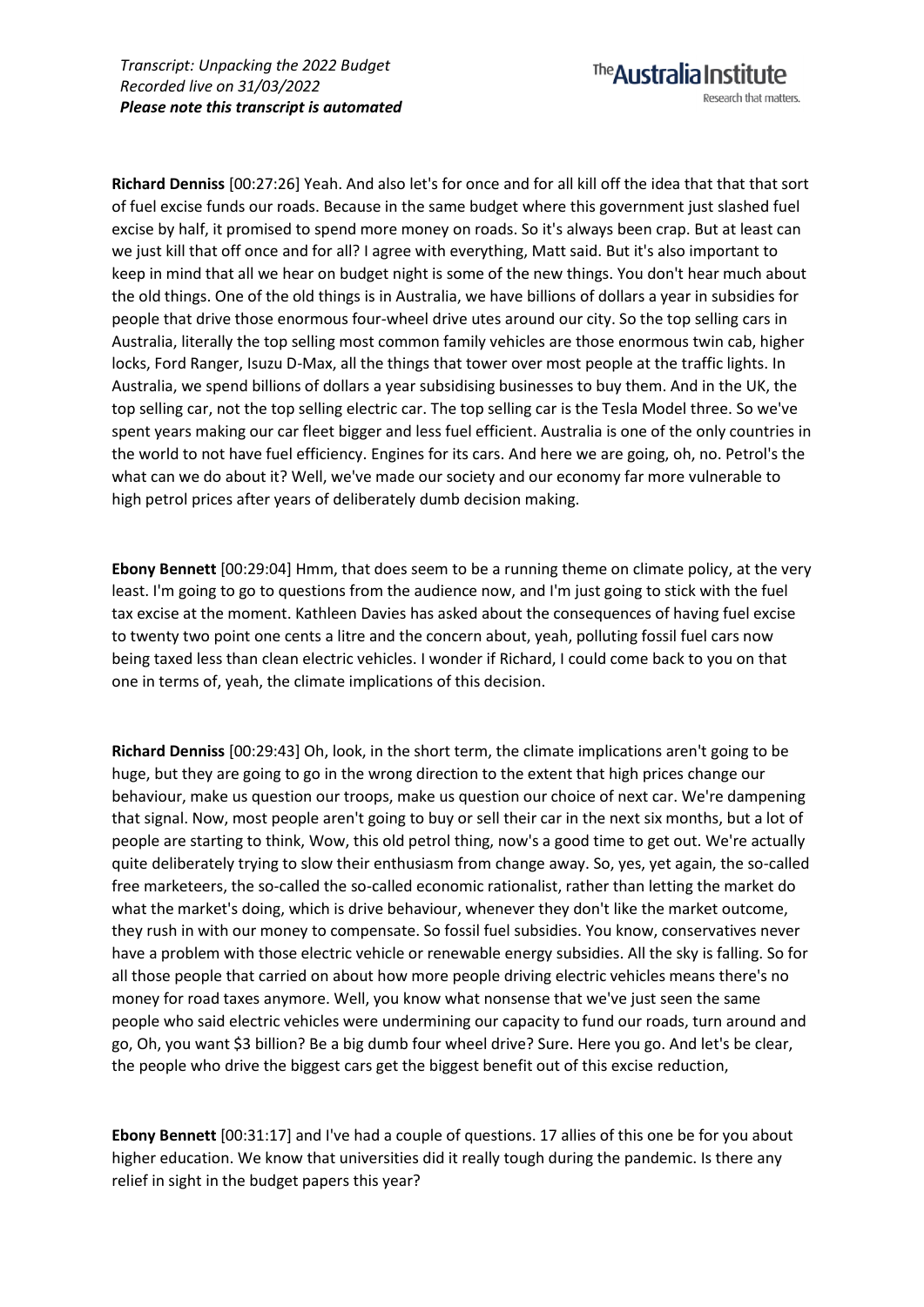**Eliza Littleton** [00:31:35] Unfortunately, no. So actually, yes, as you mentioned, it's one of the hottest sectors in the university sector responded by cutting a lot of jobs. We actually did some research and we found out that around thirty five thousand jobs were lost from the sector in the 12 months leading up to May 2021. So huge implications for the sector. And yeah, the budget has added insult to injury for the sector, unfortunately. They've looked in real funding, a real funding cut of 3.4 percent over the forward estimates to higher education funding. And this is largely due to the legislated changes under the Job Ready Graduate Reform package, which basically reduced the amount the government is sub is subsidising per student to teach per student. And yet this has really perverse outcomes for the quality of teaching and research coming out of out of universities. I'll just say one more thing about higher education funding. The new funding that exists in the budget for higher education is directed towards research, but it's directed towards incentivising research that has commercial value. So connecting it's kind of strengthening the bond between universities and the private sector at face value. This is, you know, not terrible, but we do like it does have implications for the integrity of research, for academic freedom and for making sure that other types of research that say doesn't have like direct like that. We can't see the direct value, what gets done. And this is unfortunately just the next policy in a long line of policies trying to force universities to produce research output that has commercial value.

The **Australia Institute** 

Research that matters.

**Ebony Bennett** [00:33:28] Hmm. Matt, the next question I've got is for you. It's from Susan Thomas. And she says, is there too much funding for future defence compared to basic services for people? Now she's also got a question about fossil fuels, but I'm going to set that aside to ask for later. So can you talk to me about defence spending in particular in this budget?

**Matt Grudnoff** [00:33:49] Yes, the defence was was apparently the big winner, particularly if you listen to the rhetoric of the government. Now we're talking about hundreds of billions dollars more for for for hardware, for big toys, for the military. They were talking about \$10 billion more for cyber security. They were talking about a massive expansion in the number of people in the armed forces. But if you look in the actual budget papers, there's almost this very, very little. Despite hundreds of billions of dollars in announcements over the next four years, it was less than \$2 billion a year. Be a great example. So the the the cyber security, they were talking about \$10 billion over the next 10 years, which you might think, well, you know, that's a billion dollars a year, except that over the next four years, the four years of that 10 years, we only get half a billion dollars. That's five percent of the funding is over the next four years. The rest of it is off somewhere else. And one of the problems with the military spending in this budget, apart from the fact that that seems to be the only focus, is that it's like so many things that this government does. It's a big announcement without any substance behind it.

**Ebony Bennett** [00:35:03] The next question that I've got is from Brendan Mahoney, who talks about the. Framing of that Texas fund, spending fiscal framing as being damaging. Can you, Richard, talk to us about how these budget approaches spending and getting people thinking more in terms of spending to reward good behaviours and taxes to discourage bad behaviours? I know that's a topic you've talked about in your book Big The Role of the State in the Modern Economy, which I can say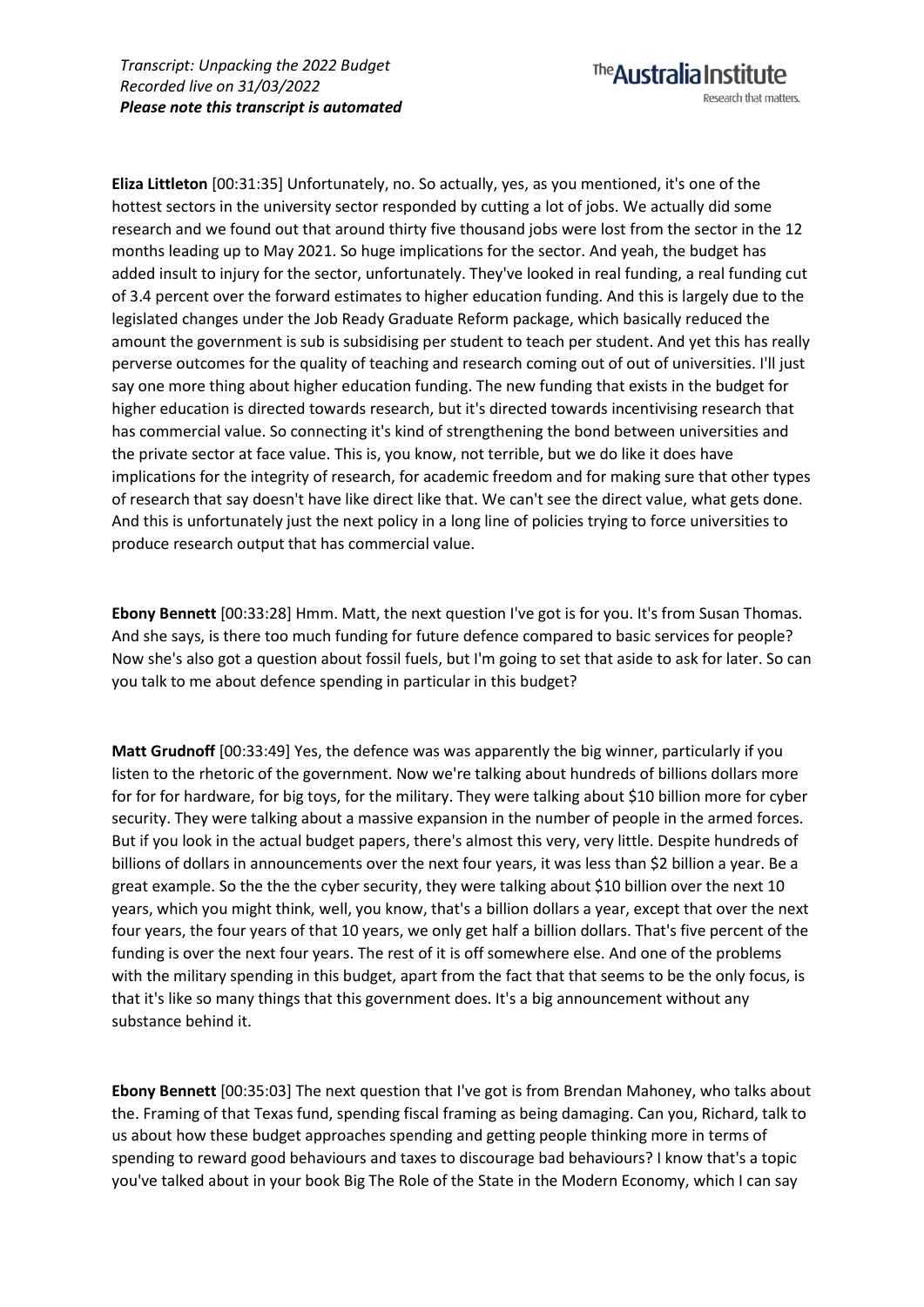on the bookshelf behind you. Richard, can you just talk to us about about that? Because that kind of tackles that idea of, you know, big spending is good, but you know, you can't just spend it on anything.

**Richard Denniss** [00:35:50] Yeah. And thanks to whoever put the book on the bookshelf, thank you very much. Yeah. Well, it's interesting. I mean, let's start at the beginning. No, no, no, no, no. Not a peep out of Josh Frydenberg about living within our means any more. No, not a peep about burdening future generations if we don't deliver a balanced debt

**Matt Grudnoff** [00:36:09] and deficit disaster and

**Richard Denniss** [00:36:11] deficit disaster. Well, to be fair, that was Tony Abbott, you know, same same government. So, yeah, so big picture like there's much to celebrate here. The bizarre, baseless, uneconomic assertion that if you don't collect as much tax every year as you spend, bad things will happen. That's gone. Like, it's it's Josh. Frydenberg said he delivered a balanced budget three years ago, and he didn't. And now, in the next 10 years of forecasts, the Liberals won't. So step one, the idea that you need to collect taxes so you can afford to spend money. It's not true was never true, and the Coalition have now jettisoned it. Unconvinced. Well, keep in mind, the last time a US president delivered about a surplus budget was a guy called Bill Clinton, and the last UK prime minister to deliver one was Tony Blair. All right, so the rest of the world knows this strike is going to have this bizarre sort of belief that if we didn't have a budget surplus, bad things would happen. It's never been true. Taxes do play a very important role in our economy. However, taxes, yes, designed well. They discourage us from doing things. We want people to do less of excise on alcohol excise, on tobacco excise, on petrol and for a while, a tax on carbon. These are all good things. They directly change behaviour and over the medium and long term. Well, I'm sorry, and taxes also play a very important short term role in reducing income inequality, so they change our behaviour. They shift resources from people with a lot to people with the least. And over the medium and long term, if you want to have a big public sector, if you want to have big, publicly funded health and education and aged care and child care, then you need to collect a lot of tax. The biggest spending countries in the world are the biggest taxing economies in the world. That's no accident because you need to create room for those activities to take place. So tax is really important. It does lots of things. But yeah, we are finally free of the bizarre idea that if we don't collect enough taxes to exactly match what we spend, where will the money come from? Same place. It's come from forever. Same place it comes in every country around the world. The government can can borrow money whenever it wants on good terms.

**Ebony Bennett** [00:38:41] You know, the next question I've got, Matt is probably one for you, and it's one that a lot of people have upvoted. So I think it's kind of one of those economics things that maybe people just would like a hand peeking behind the curtain on what what why did we measure unemployment by working for one hour per week as the statistic that we base that overall all around? Can you just talk to us a little bit about that?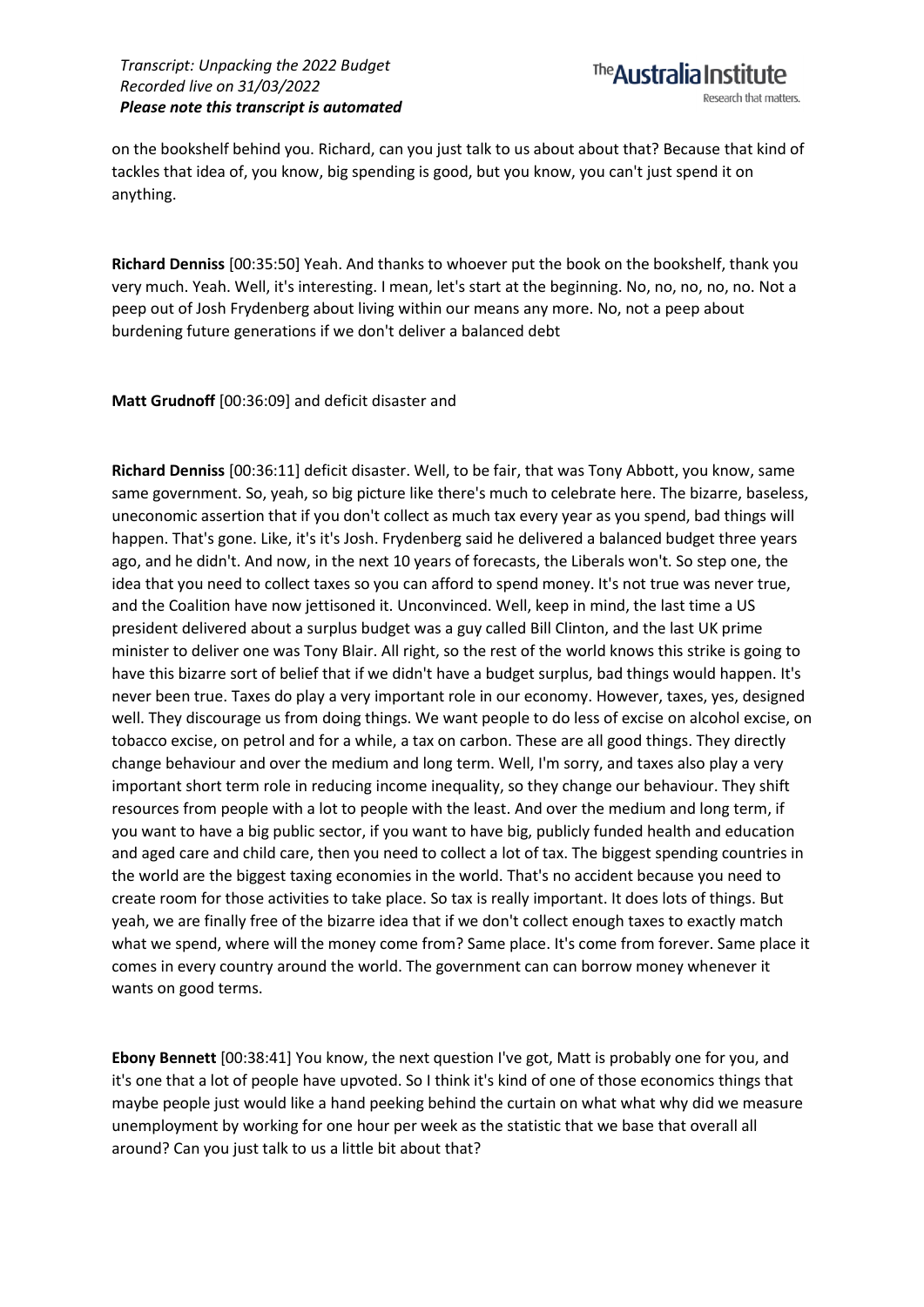## The **Australia Institute**

Research that matters.

**Matt Grudnoff** [00:39:11] Yeah, sure. So if you work one hour a week, then you cannot employ. Why is that the case? Well, when they were coming up with the international standard of how to measure unemployment. So. So it's good to have similar or exactly the same measure of unemployment, so we can look at the U.S. unemployment rate. We can look at Australia's unemployment rate if you look at the UK unemployment, right, and we can compare that because they measuring the same thing well when they were doing this is back in the forties and 50s. So if you worked one out, chances are you were full time. All right. There wasn't that many jobs back then that were were very short hours even today. The ABS actually releases figures for people who are working. I think it's less than five hours a week. So. So counted as employed, but only working a few hours. And it's only actually a very tiny percentage, a very, very small fraction of the total amount of employed. So it doesn't it is not a lot of people that are in this category. There might be people who are working a few hours in a job, but they often have multiple. Jobs, and so therefore, the total amount of hours they're working is quite a bit. So it's not a big effect. But the other question is is if one hour of employment doesn't count as employed, how many hours would it have to be? And that's the other question that once you start thinking about it, should it be five hours to 10 hours? Should it only be full time employees? And once you kind of think about it like that? Well, they've got to kind of draw the line somewhere, and it's just that the international standard drew at it one hour.

**Richard Denniss** [00:40:36] I'm going to be more defensive about statisticians here. If you're working for an hour, if someone pays you for now is what you are employed. You are very much employed. You certainly aren't full time employee. You're very unlikely to be able to pay your rent or buy a house, even you. Maybe you can buy a house, but not pay the rent. Who knows? But if you work for one hour a week, you are employed, and if you are employed, you can't be unemployed. So the statistical definition is fine. The problem is the perverse way politicians and other people have used these statistics over time, and that's to suggest, well, if the unemployment rate is low, everyone must be fine. No, that's not true at all. There are people working full time who can't afford to buy a house or rent, one going to have to start reversing the order. So you see what I'm saying? So I don't. The problem isn't the way we define employment and unemployment. That's there are problems, but that's not the big problem. The problem is the way we're deliberately misled by people who should understand those statistics a lot better.

**Matt Grudnoff** [00:41:43] And by the way, the ABS totally puts out stats on underemployment. They totally put out some time ago that says, sorry, I'm doing the fighting. Not excited, but also I'm discouraged workers, workers who've given up looking for work. There is a whole raft of statistics that the Australian Bureau of Statistics puts out that the government knows about and could use, but they choose not to. They choose to use this unemployment stat at the moment makes them look very good, even if it's a deceptive number. And that's really just about that's not a problem with the measurement. That's a problem with just sort of focussing on one tiny thing and saying, Well, that's representative of everything that's good in the economy.

**Ebony Bennett** [00:42:27] Eliza, I want to come back to you on youth unemployment because I know you've done a little bit of work in that sector. Can you just talk to us about what that picture looks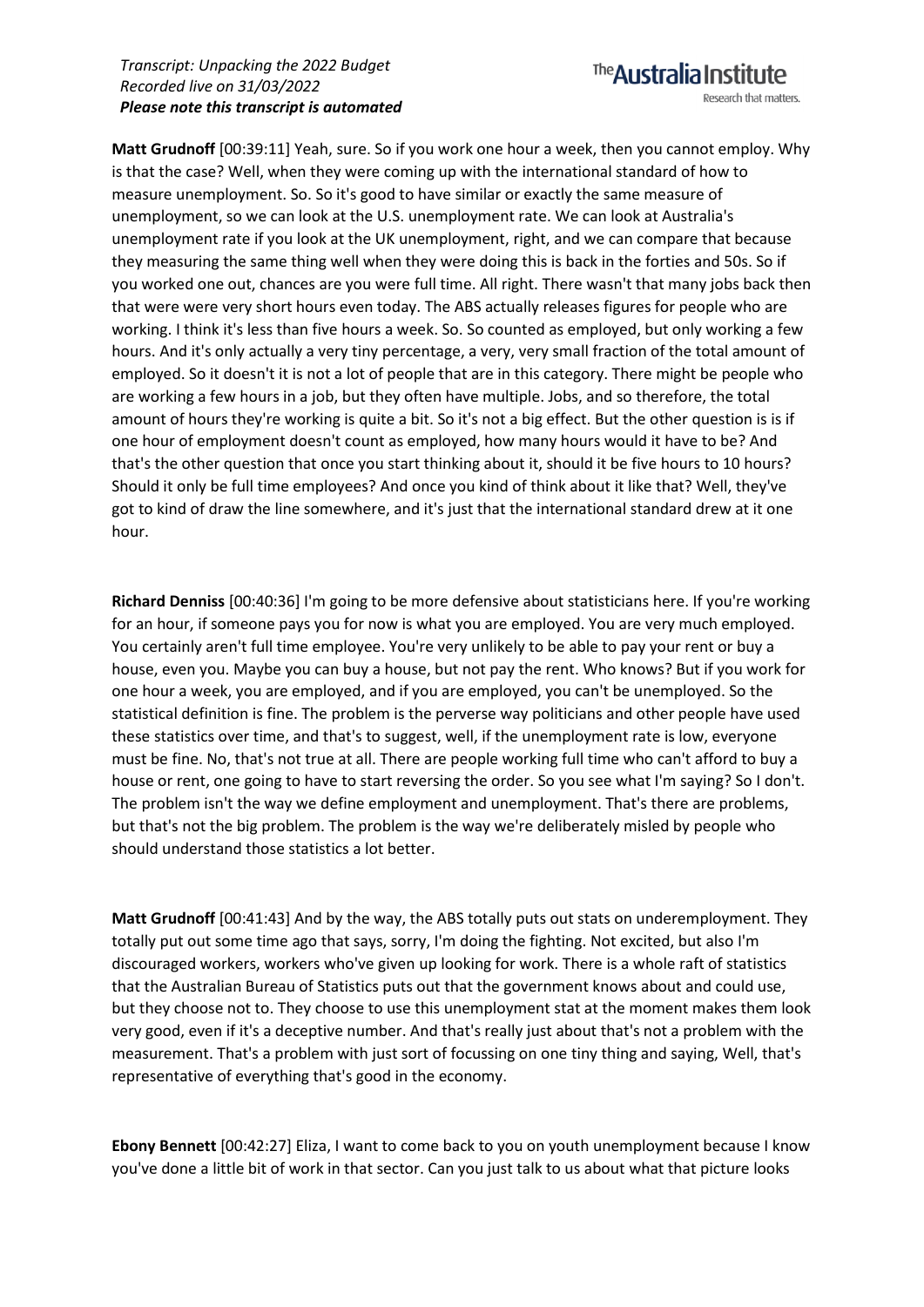

like? Because often Budget's focus, not so much on young people, and we've seen some measures here for apprenticeships and other things. But can you just give us a picture of what youth unemployment looks like or has looked like over the the past year?

**Eliza Littleton** [00:42:57] Yeah. So the pandemic has wreaked havoc for young workers. And when when I say young, I'm talking about workers between the ages 15 and 24. I mean, outside of this category, absolutely as well. So the research that we've done has suggested that they were the hardest hit and they were disproportionately hit by job losses during the kind of multiple periods of the pandemic. And this is because they concentrated in industries that were really impact there that were really impacted by the pandemic. So hospitality, retail, tourism, things like this, but they're also concentrated in casual jobs as well, and they're more likely to have held those casual jobs for less than 12 months. And the reason that's important is because one of the eligibility criteria for JobKeeper was that casual casual workers would only receive JobKeeper would be eligible to receive JobKeeper if they'd had their casual job for more than 12 months. So basically, there was very little protection for young workers over the pandemic, and it's revealed a lot of the fault lines that already exist. And let me just say before the pandemic, young people were doing it tough anyway. They're much more likely, as I said, to be represented in casual work and in industries with lots of with higher turnover. And this job insecurity has really not been addressed in this budget at all. So, yeah, basically, there's not a lot in the budget for young people. And I would say if we're talking about the long term, like the fact that there aren't, there's not more spending on transitioning our electricity grid towards renewable energy is one of the biggest problems that one of the biggest ways that the government has not addressed the welfare of young people today and into the future.

**Ebony Bennett** [00:44:58] Yeah, certainly that's a big one we haven't touched on yet. I might come back to climate in just a second, and we'll we'll get to that. But Richard, I wanted to ask you this question from. Erin Delisle, who says the media are talking up the issue of inflation, what is the risk of inflation from this budget and would it be due simply to government spending or how that spending is done within the real economy?

**Richard Denniss** [00:45:25] Yeah, no good question. So inflation refers to sustained increases in prices, and we measure prices through something called the CPI, the consumer price index. There's a hint in the name. It's an index of the prices we buy for consumer goods. So there's two main ways that, well, there's two main causes of inflation. There's there's the supply side and there's demand side causes. Now the supply side, we've seen all sorts of supply chains disrupted by COVID. And when things are rare, I think prawns at Christmastime. And that's a bad example is that the demand when when there is a cyclone or a flood that wipes out a crop, there's not much of the crop left. So people beat up the price of what's left. OK, so there's the big shortages across all sorts of global supply chains at the moment for everything from silicon chips to the timber we use in rooves in houses. So because of a shortage of physical ability to supply stuff, the price gets beat up and that's been happening and that's been causing inflation around the world. And here in Australia, we don't have high inflation, it's just higher than it's been. And then there's demand inflation. If come Christmas time, we'll rush out and think, Oh, it's Christmas and we're celebrating the birth of Jesus, and what better way to do that than by buying prawns if we all rush out and try and buy prawns at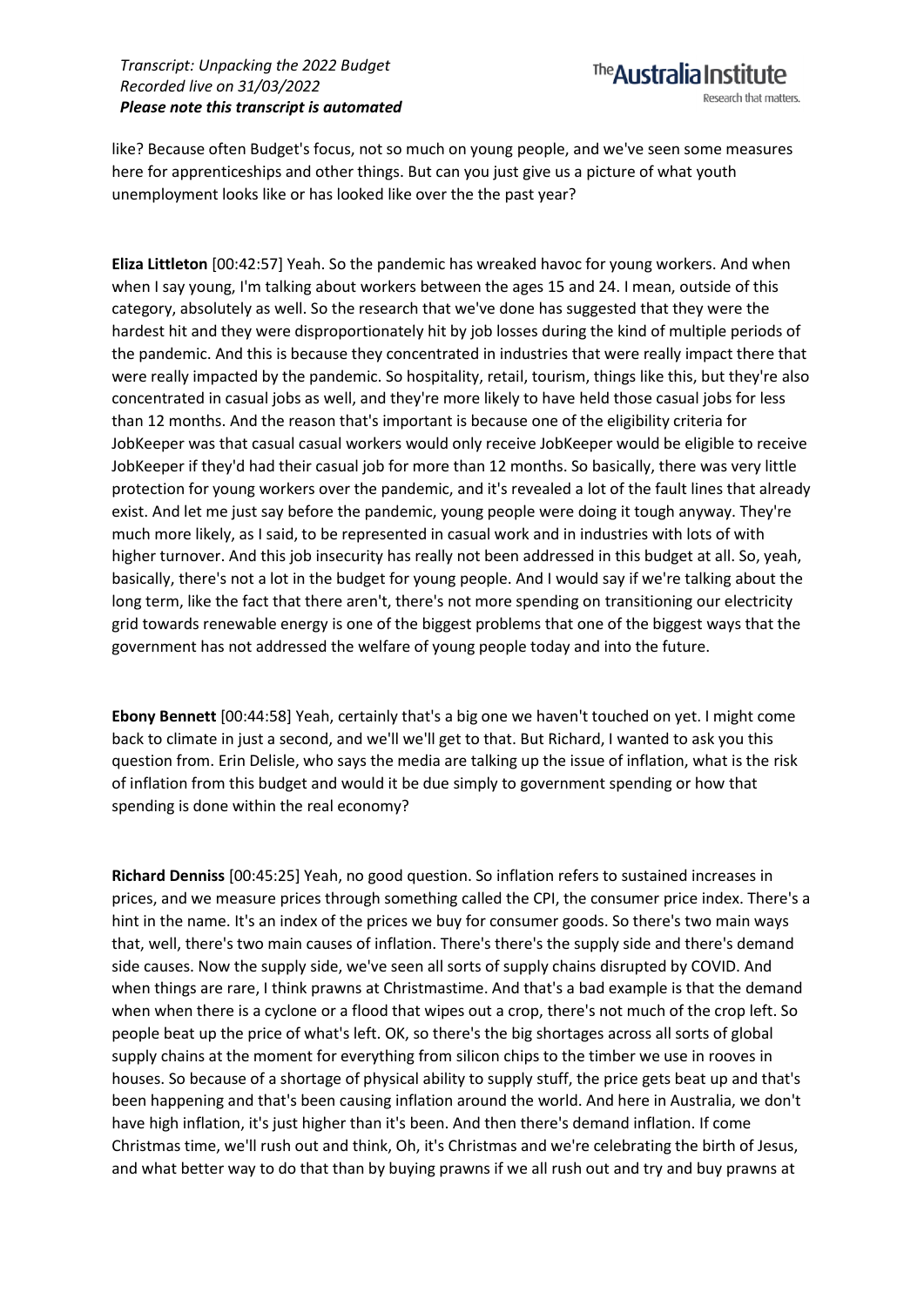### The **Australia Institute** Research that matters.

the same time, the price goes up. So that's that's the demand side driving up price. So a shortage of supply can push up price. A surge in demand can push up prices. Now what's happened is we've got a bit of inflation at the moment that's being driven by the supply side shortages of stuff. And then the government's come along and said, Hey, can I give you all some money here? Have some money. I hear you're feeling a bit grieved at the moment, so go and spend some money. The very real risk that we're going to see some demand side, some demand pull inflation as it's called on top of the supply side disruptions. So if if the if the business press was doing its job seriously, they'd probably be shouting a lot louder. This government saying Is this really a good time to be shovelling cash on the high income earners who can well and truly afford to pay more petrol? Sure, you might want to give some support to low income earners are struggling, but do you really think now's a good time to shovel money on the high income earners? But because so many people in Australia want to see the government re-elected and they want to see big tax cuts that will come? You know, the usual criticism that you'd get of the government over its pretty expansionary, arguably quite reckless spending policies is quite muted. So, yeah, there is there is a real risk of inflation being driven by this budget, but everyone's pretending not to notice.

**Ebony Bennett** [00:48:32] Yeah. And Matt, just coming back to you on that one, I mean, we have talked a lot about the fact that the Australia Institute has been calling for a lot more big spending budgets in the past when the focus was on debt and deficit. Richards talked about the inflationary problems there, but in the past, during the pandemic, you talked about the importance of spending that delivers lasting benefits to the community. Are we seeing that type of spending in this year's budget?

**Matt Grudnoff** [00:49:00] Yeah, that's a great question. And the answer is no. So if you think back to the GFC, when we had a big spending and big spending budgets and some programmes to try and stimulate the economy, we got things like school halls. So if you've got a kid in primary school or high school, you've probably sat in an auditorium that was built from that money. Now the GFC is long gone. But those holes still remain unfortunately out of this pandemic and out of this budget. What we get is just cash being handed out, or it's given in ways that basically has no long term benefit. You can't point to something at the end, whereas we we could have had things where we built permanent things, which we made permanent changes that benefit us long into the future. Those school halls, those school libraries will benefit for decades to come long after the stimulus is no longer needed. Those benefits will be still there. Unfortunately, the way we've done the stimulus this time has been very transitory.

**Ebony Bennett** [00:49:59] Hmm. I want to come now to we've got a couple of questions in here about climate change. Richard Michael O'Halloran says. What is there in the. That will help us achieve net zero emissions by 2050 net zero. It's a bit like the Y0 budget measures.

**Matt Grudnoff** [00:50:18] We just say it will happen and it will happen.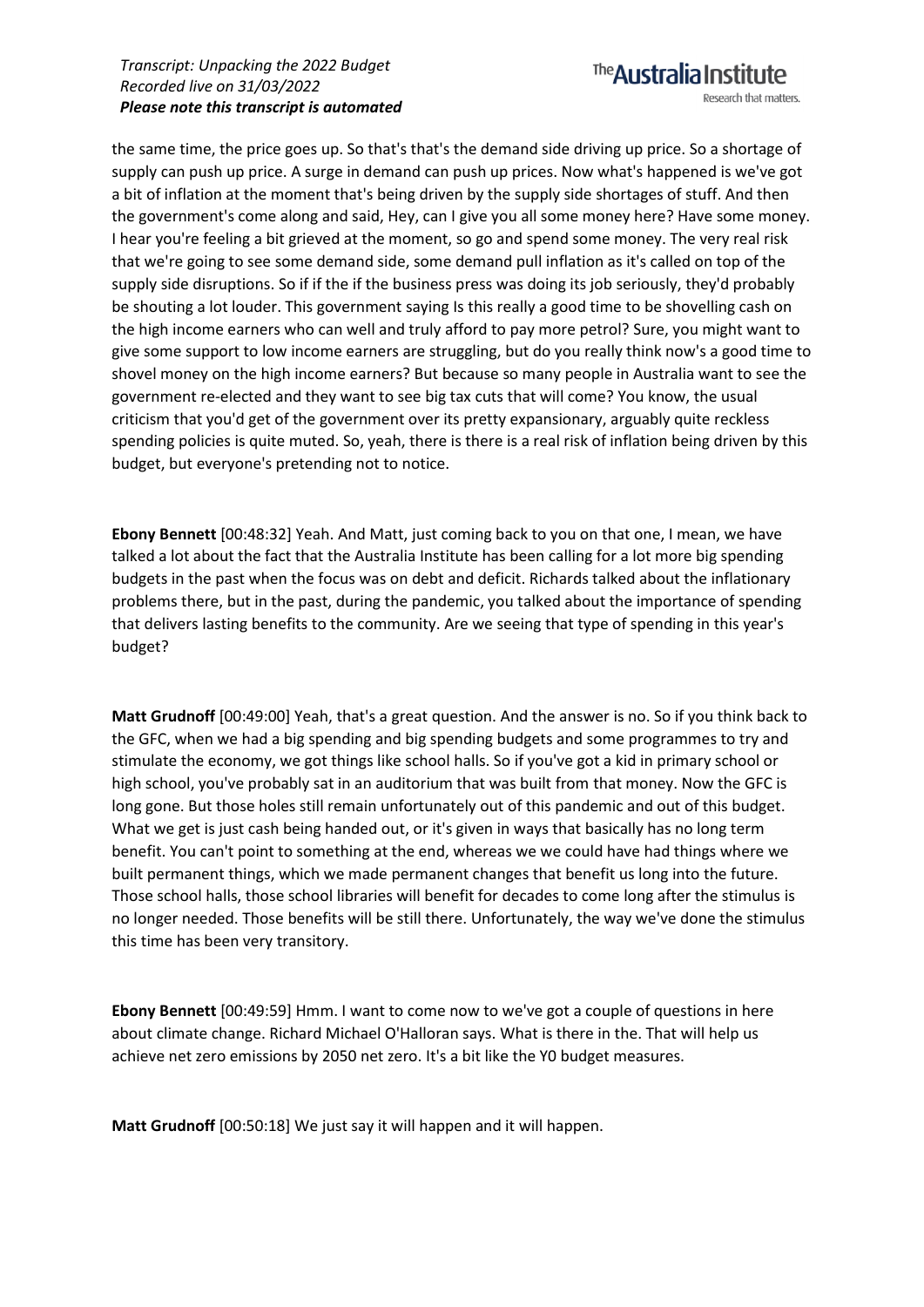The **Australia Institute** Research that matters.

**Richard Denniss** [00:50:20] Yeah. Now there's net zero for the climate in there. And again, that's no accident. And just can what can bring together the climate stuff and the allies has done that before about youth. Actually, I wrote a piece for the junkie on exactly these. How, you know, Morrison's really betting that young people are less likely to vote, they're less likely to enrol to vote, they're less likely to kind of pay close attention to budgets. So he's kind of betting he can ignore them. You know, now I hope everyone watching wants to prove him wrong. But he's betting that of all the groups to kind of go after young people like it because they disengaged and literally on enrol to vote in larger numbers. So, yeah, again, it's no accident that there's not much in there on climate change. The tiny little stuff about some buildings and microgrids to help renewables in regional Australia, that's fine and had already been announced. It's arena funding. So. So yeah, it's the words got mentioned because they didn't want to. They didn't want to give their opponents the easy shot. If you didn't even say climate change, they did say it, but they haven't done anything. And again, let's like not focus too much on the budget speech and think about what's in the budget institute. Research suggests there's \$11 billion a year in fossil fuel subsidies, 11 billion dollars a year in fossil fuel subsidies. Usually, you subsidise things you want more of. We are still exploring for gas fields and oil fields and coal deposit, not building new mines or wells. Exploring why, but in what world do we ever think that that will get sold? And the answer is a world that hasn't tackle climate change and hasn't transition. We're building a billion dollar, publicly funded gas fired power station in Karikari in New South Wales. You know, so the idea that we're kind of doing everything we can, what we're doing is actually subsidising the oil and gas industry, expanding fossil fuel exploration x, the other word that starts extraction and sales. And then, you know, we're using dodgy carbon credits, you know, to pretend that it's all good and we're going to get to net zero, you know, by pretending that, you know, we didn't chop down enough trees or something or other. So, yeah, so the budget talks have been about net zero, but it's actually subsidising an expansion of fossil fuels and it's hiding that expansion under promises that, you know, enormous amounts of carbon credits will be generated. Even though, as we've seen in recent weeks, you know, there's enormous integrity concerns with these dodgy credits.

**Ebony Bennett** [00:53:12] Absolutely. And people should check out the 7.30 report story on that. And the Australia Institute separately has some research from earlier this year and some more recent research concerning those integrity questions around carbon credits. Eliza, is there anything that you wanted to add? I know you helped write the report on fossil fuel subsidies. It is based on budget papers, but not necessarily this federal budget. But a lot of that increase in fossil fuel subsidies was driven by the federal government. Is that right?

**Eliza Littleton** [00:53:44] Absolutely. So a lot of states and territories actually spent less money subsidising the fossil fuel industry in the last budget than they did the budget before. But the federal government made up for all the difference and lack, I think, was it quadrupled their spending on fossil fuels between those two years of budget. So really a poor outcome for everyone. And this is not going to disappear any time soon because they baked in fifty five billion dollars of subsidies over the forward estimates as well. So yeah, this is not the last time you will see those fossil fuel subsidies in the budget. Yeah, plenty more to come.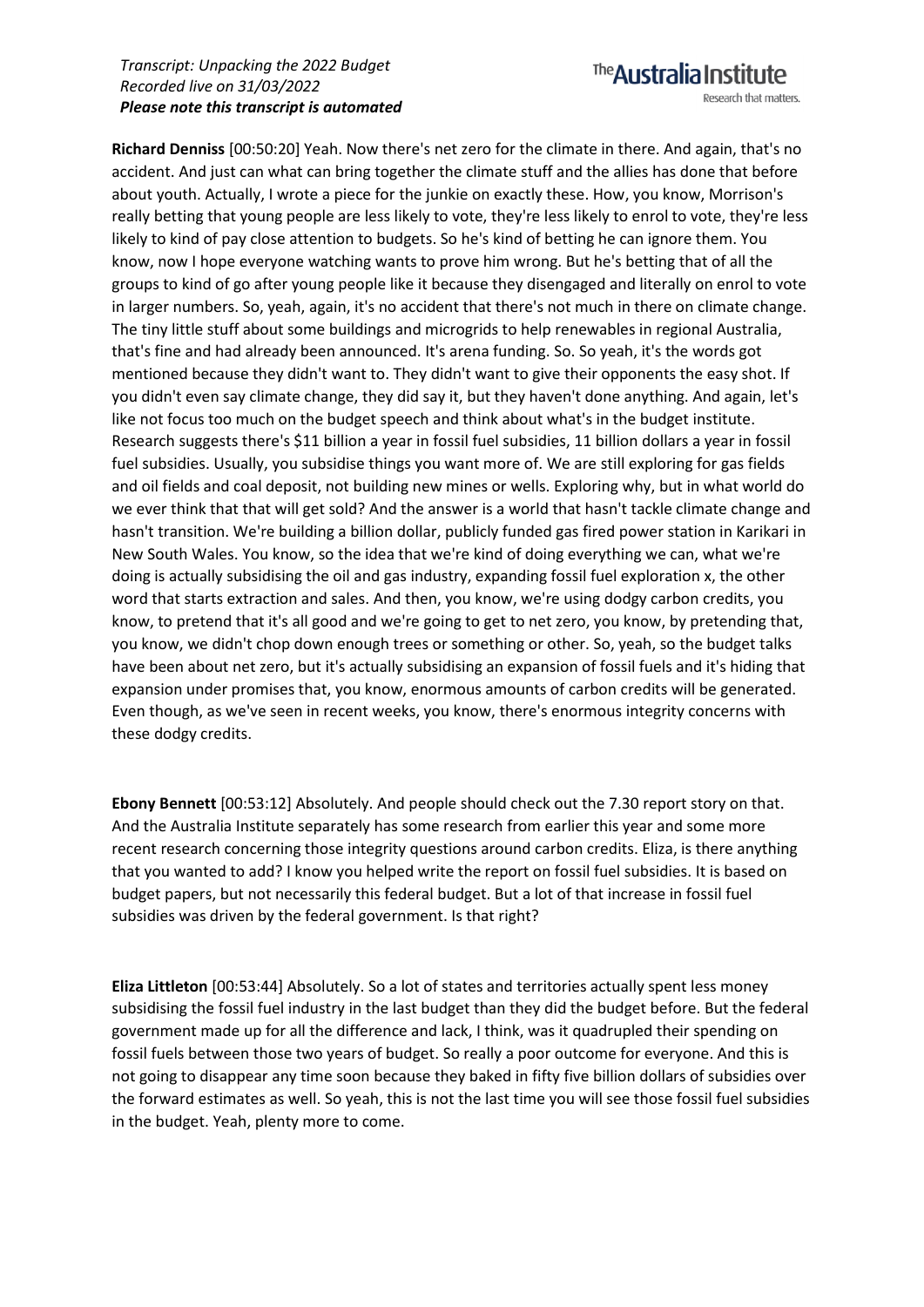**Ebony Bennett** [00:54:25] I'm sticking with you alive. Sarah Baker has a question here asking wouldn't legislating paid superannuation on maternity leave have been a better policy to close the structural economic gender pay gap? Could you speak to us a little bit about that one?

**Eliza Littleton** [00:54:42] Yeah, absolutely. If it definitely would have been a much better policy, particularly because the policy they did introduce was so poor. But yes, absolutely. Women definitely go backwards in terms of the superannuation that they're accumulating when they take time out of the workforce to look after children. So, yeah, making sure that women don't go backwards in terms of their superannuation during those time periods of time that they may. And outside of the labour force, we would do a lot to improve like the superannuation balance for women when they retire later in life. And at the moment, yeah, there's a huge gap gap between superannuation balances between men and women when they actually need to start using using that money.

**Richard Denniss** [00:55:29] I agree. Sorry. I agree. Exactly. Eliza said. And it's not nearly enough. Yeah, right. If women earn less than men when they're working full time, then they're contributing less to super every week and they're getting smaller tax concessions and support from the government every week. And sure, at the moment when when they take time off work, they go further backwards. And that's terrible. And of course, we should stop them going further backwards. But stopping them going further backwards doesn't actually ever get them up anywhere near the contributions that people who are earning higher incomes, working full time and getting much greater government contributions can. So yeah, absolutely. We need to stop women going further backwards when when they go off on paid parental leave, you bet we should. But stopping them going further backwards is not actually driving them up towards anything like parity.

**Eliza Littleton** [00:56:33] And he speaks to the point I was making earlier about treating these issues or these. These women's policies issues as separate things that are not connected when they absolutely are. And yet we need to address the issue in superannuation and the gender, the gender gap. We need to make sure that women are not concentrated in low wage industries in low wage, sorry in insecure jobs. Yeah. And make sure that the quality of employment is lifted for everyone.

**Ebony Bennett** [00:57:04] Yeah, I've got a couple of questions in here about the floods in North East, New South Wales and south east Queensland. And unfortunately, we don't have time to get into it. But I would just like to direct everyone to the Australia Institute's website and the research that we've done on creating a national climate disaster fund, including a levy on fossil fuel exports to help basically fund disaster recovery and mitigation and things like that. There's some really fantastic research on that there, and our thoughts go out to the people of Lismore, Byron and the rest of northern New South Wales and south east Queensland affected by the floods. Just some truly awful scenes after, you know, not that long since the last flood crisis, only a matter of days, if not a week or so. So just awful scenes there. And we do send our thoughts to everyone there, and we are going to have to wrap it up there. Thank you so much, everyone, for your fantastic questions. I'm sorry we didn't get to them all. If we didn't get to your question, please make sure you're subscribed on our